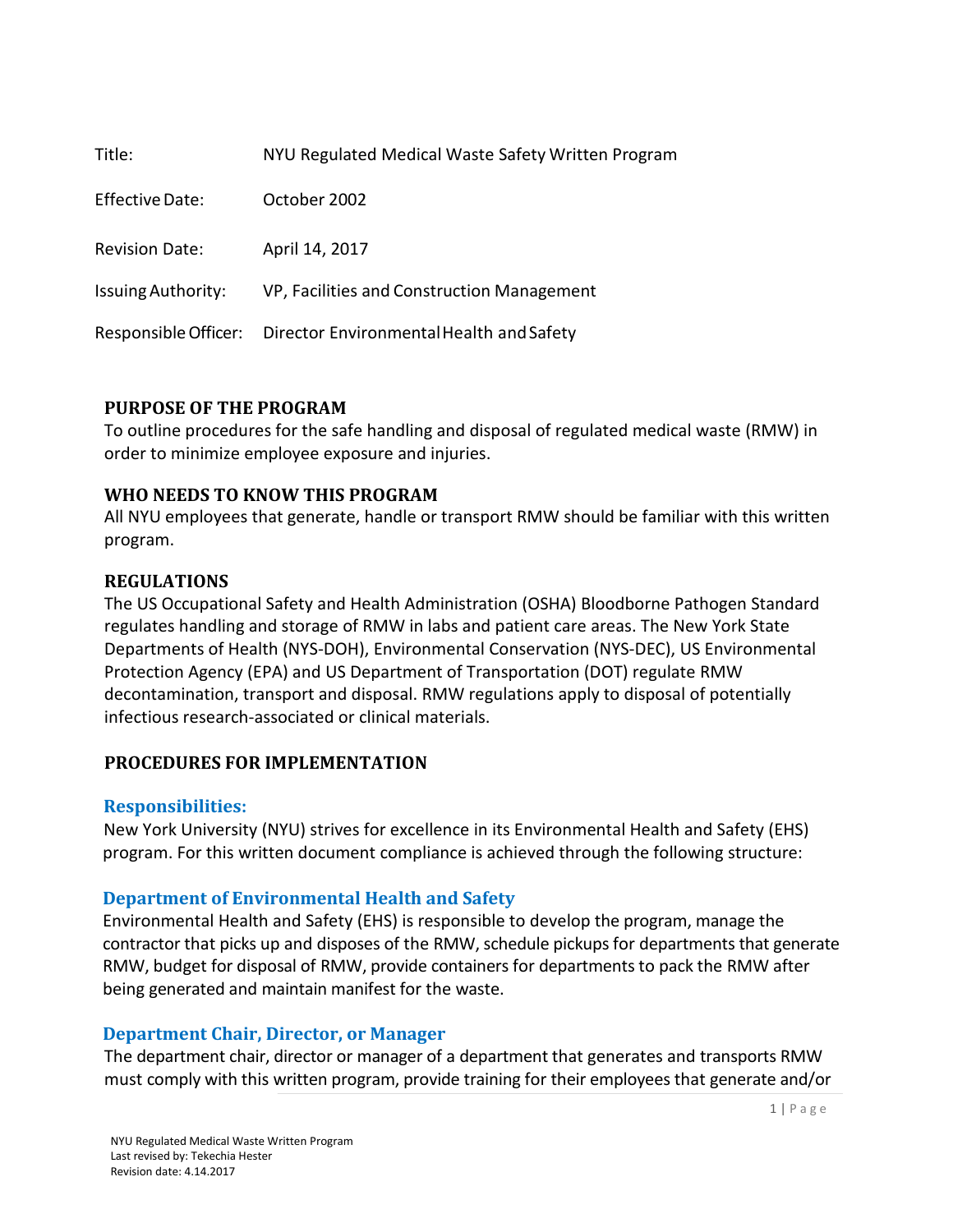transport RMW, provide appropriate personal protective equipment for their employees and provide containers to store the RMW when generated.

### **All NYU Employees that generate and/or transport RMW**

All NYU employees that generate and/or transport RMW are responsible to comply with this written program, wear personal protective equipment (PPE) to handle RMW and attend training given by their supervisors.

## **WRITTEN PROGRAM DEFINITIONS**

### **Regulated Medical Waste**

Regulated Medical Waste (RMW) refers to items regulated under federal, state and/or local regulations. This includes agents that are infectious to humans and associated biologicals (serums, vaccines, antigens, and antitoxins), and is not limited to, cultures and stocks, pathological waste (tissue, organs, body fluids and anatomical parts (animal or human), human blood and blood products (includes items that are saturated with blood), and gloves used in the handling of such waste. Any PPE saturated with blood or cultures/stocks, must be treated as RMW. Pasteur Pipettes, sharps (e.g., all needles, syringes, and scalpels (regardless of whether they are contaminated), broken glass, glass tubes used in experiments involving RMW) and animal waste (body parts, body fluids, blood or bedding originating from animals known to be contaminated with infectious agents or inoculated during research, production of biologicals or pharmaceutical testing with infectious agents) are considered RMW.

### **Infectious Agents**

Infectious Agents are any organisms that cause disease or an adverse health impact to humans.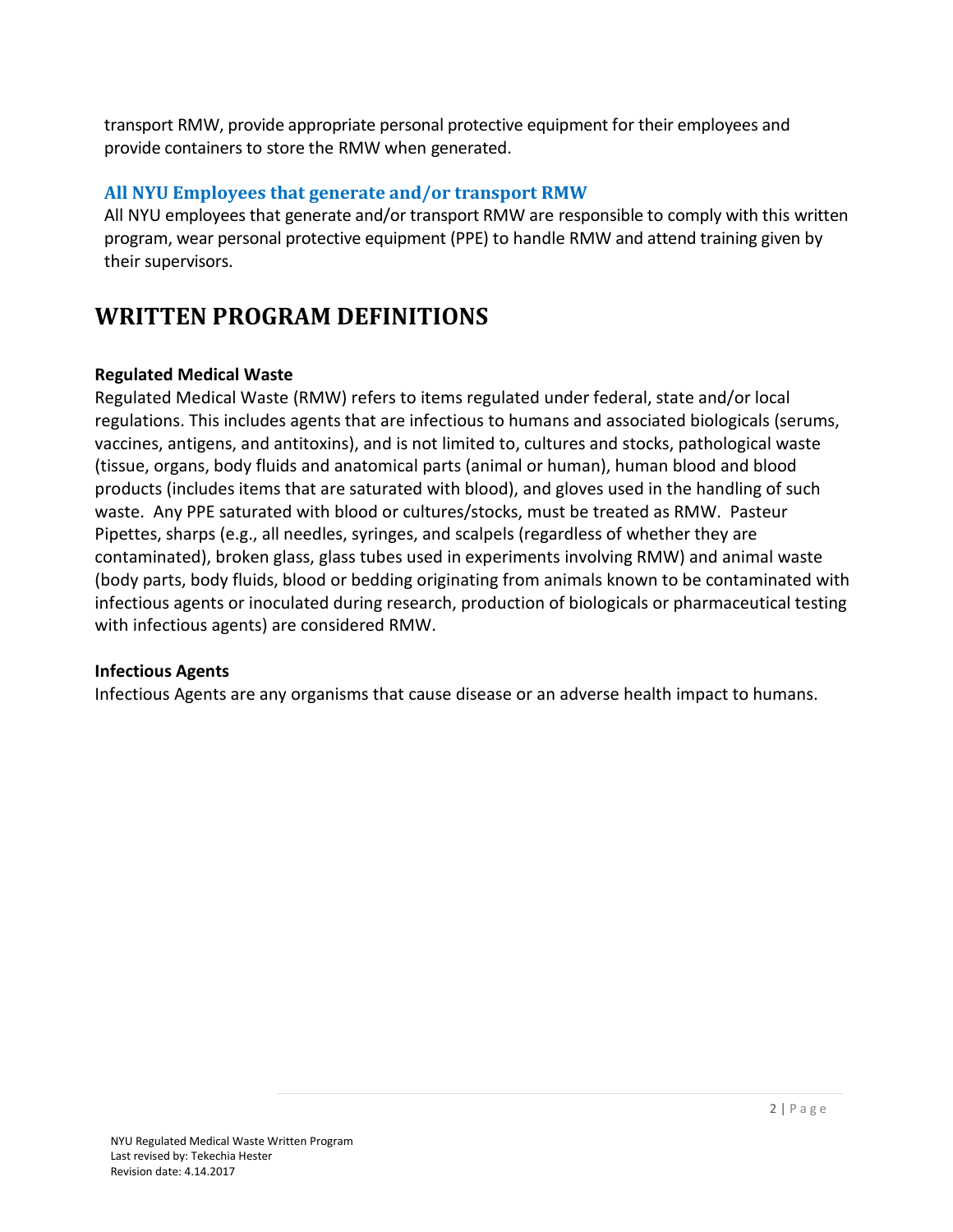# **UNIVERSITY WRITTEN PROGRAM**

### **TRAINING**

All persons generating RMW shall be trained by their supervisor in the proper handling and disposal of RMW. For those who are responsible for bringing sealed boxes to a central storage area, basic PPE must be worn (gloves and safety glasses) should be worn.

### **PERSONAL PROTECTIVE EQUIPTMENT**

Specialized clothing, such as lab coats, gloves, and eye and face protection, shall be worn by personnel handling materials that are classified as RMW. PPE shall be readily available through the department in which the persons are employed.

### **PACKAGING OF RMW FOR DISPOSAL**

RMW shall never be disposed of as conventional garbage. All RMW shall be placed in specialized cardboard or reusable plastic containers for transport and disposal. These containers shall have the words "Infectious Waste" and the generator's name and address printed on them or have stickers with such designation adhered to the containers. Each cardboard container shall have two red liners placed inside: an outer liner with the generator's name and address pre-printed on it and an inner liner with no pre-printed information. Assemble cardboard containers in appropriate manner indicating "this side up". The reusable plastic container shall have one red liner, with the preprinted generator's name and address, placed inside. It is imperative that these supplies be kept under strict control so they can only be used for what they were intended. The building management of each facility shall provide the necessary supplies. For more information review the [NYU Biosafety Manual o](https://www.nyu.edu/life/safety-health-wellness/be-safe/environmental-health-and-safety/programs/biosafety/biosafety-manual.html)r the [Regulated Medical Waste](https://www.nyu.edu/life/safety-health-wellness/be-safe/environmental-health-and-safety/waste-disposal/biological-regulated-medical-waste.html) website.

### **Sharps**

All sharps shall first be placed into specialized sharps containers prior to being placed in the lined cardboard or reusable containers used for transport. Sharps containers are made of a rigid, puncture resistant material (i.e. plastic). At no time shall sharps be placed inside the lined cardboard containers without first being placed in the sharps container. Sharps shall not be disposed of as conventional garbage. The containers should be closed when ¾ full to avoid using pressure to close. Each department is responsible for obtaining Sharps containers. The outside of the boxes/reusable containers should be marked "SHARPS".

### **Non-Sharps**

Non-sharps are all materials other than sharps material classified as RMW (e.g., tissue, organs, blood, carcasses, etc.) shall be placed in lined cardboard or reusable containers. Should small intermediate receptacles be used (i.e., within dental clinics, health service examining rooms, etc.),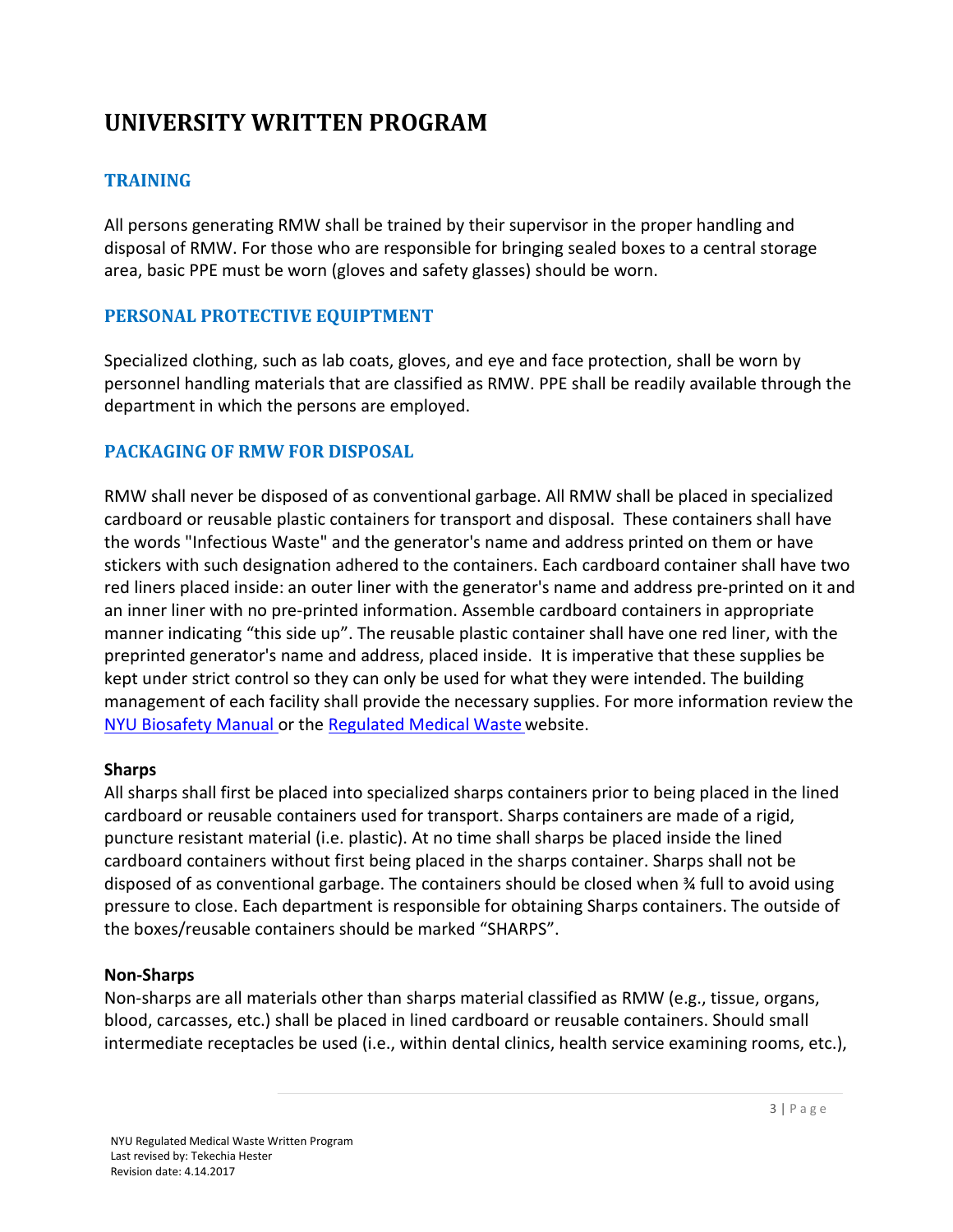they shall be lined with red bag liners. The full small liners shall then be placed within the double lined cardboard containers or single lined plastic reusable container for disposal.

### **Pathological Waste**

Pathological waste (body parts, organs, tissues and body fluids) shall be placed into specialized lined cardboard containers. This waste shall not be mixed with other RMW or vice versa. The building management shall supply the containers. In addition to the words "Infectious Waste", pathological waste containers must be affixed with a label stating "Pathological Waste." These specialty labels will be provided by building management.

### **Liquid Waste**

The sanitary sewer was designed for the disposal of certain liquid wastes. Use of the sanitary sewer reduces the chance for leaks or spills during transport and reduces disposal costs. Biological liquid waste can be poured down the drain (sanitary sewer), under running water after it has been decontaminated by autoclave or chemical means.

### **Hypodermic Needles from Student Housing and Real Estate Properties**

In an effort to provide proper disposal of used hypodermic needles (for insulin-dependent individuals) from Student Housing and other NYU residential properties, and to prevent injuries by housing staff and NYC Sanitation workers, an arrangement has been made with Student Health Center to accept spent needles.

Each user of hypodermic needles should recap the spent needle with the original cover and place it in a coverable puncture resistant container (coffee can, plastic container or commercially available sharps container). The container should not be over packed so it cannot be covered and sealed properly. Full containers should be brought to the Student Health Center, located on the 3rd Floor of 726 Broadway. Designated times and dates shall be coordinated with the EHS. The containers will be accepted during normal business hours.

### **Other Precautions**

At no time shall eating or drinking be allowed in areas where RMW is generated or stored. Proper personal hygiene practices shall be used after handling RMW. Hands should be washed following the handling of RMW. Non-disposable PPE shall not leave the work area. Home laundering of lab coats is prohibited. Any disposable PPE shall be disposed of as RMW. Should there be a lapse of time between the generation and pick-up of RMW, refrigeration or freezing is recommended for animal carcasses, tissues, organs, and pathological waste. Any questions regarding RMW should be directed to the EHS at x81450.

#### **Reduction**

Any waste that is not considered RMW (e.g., food waste, paper towels, other paper waste, noninfectious rodent bedding and non-contaminated personal protective equipment) should not be put in receptacles designated for RMW. A separate conventional waste receptacle should be available for such waste.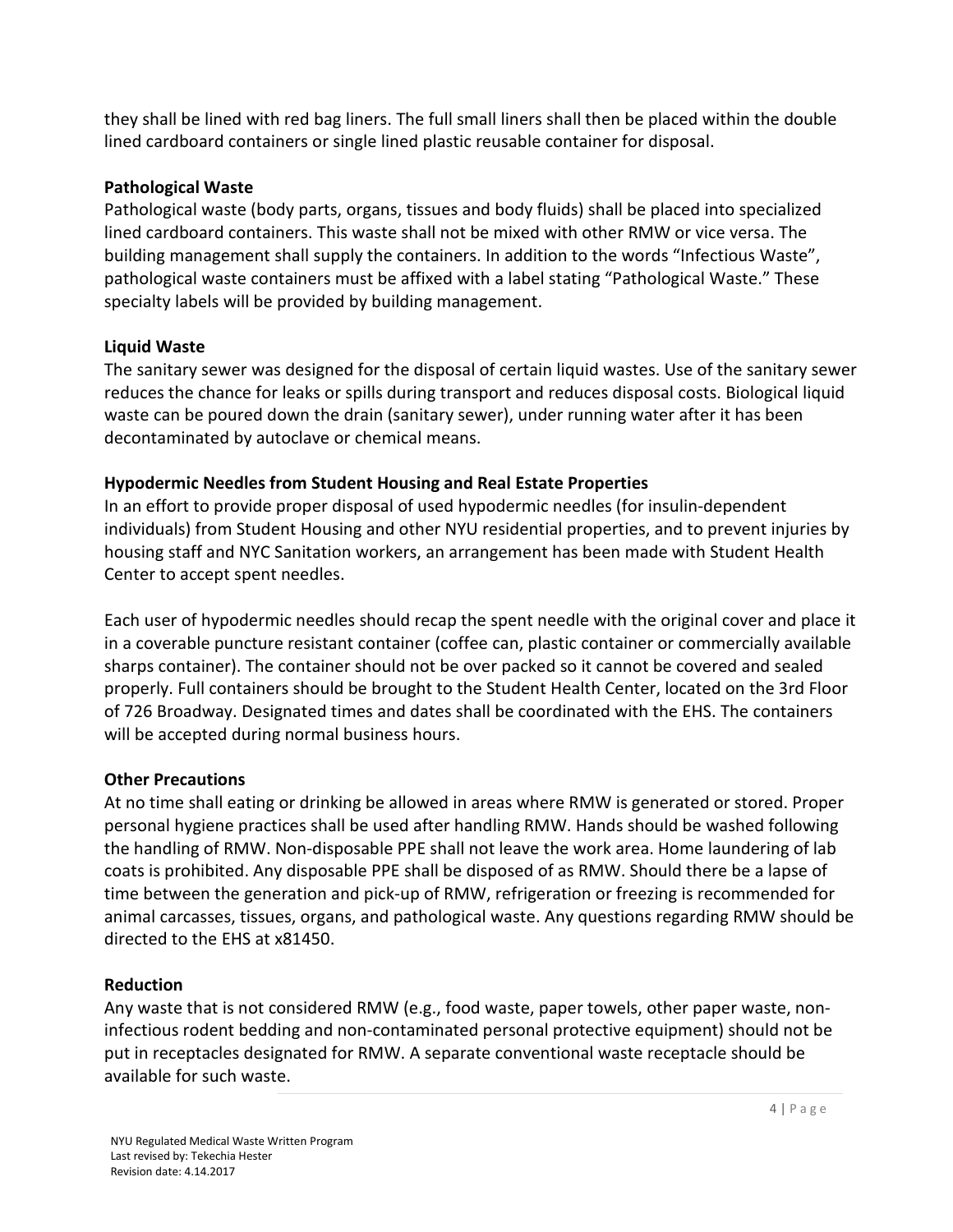### **WARNING SIGNS AND LABELS**

A biohazard warning sign shall be placed on doors to laboratories and rooms where RMW is being generated or temporarily stored. Warning labels or signs must be placed on receptacles used to hold RMW. These signs can be found on th[e Biosafety website.](https://www.nyu.edu/life/safety-health-wellness/be-safe/environmental-health-and-safety/programs/biosafety/biosafety-inspections.html) Biosafety labels can be ordered from any laboratory safety catalog. Boxes that have been properly sealed for pick-up, must also display a label identifying the waste stream. See Appendix A for examples and descriptions of each sign and label.

### **DISPOSAL OF RMW BY LICENSED VENDOR**

Once the containers are at a 90% capacity, the liner(s) shall be taped closed, one at a time, and the transport container shall be sealed. Cardboard containers are required to be sealed with packaging tape. Scheduling of pick-ups of RMW from individual laboratories, clinics, rooms, etc. shall be coordinated through the building management. Any missed pickups should immediately be reported to the FCM Helpdesk (x 81001).

Should a central collection/storage area be utilized, transport of RMW must be in a sealed red bag and placed in a rigid secondary containment (i.e., a plastic tub). If the material is of a weight that may result in the tub being dropped, a rolling cart with shall be used. Appropriate packaging containers, liner bags and tape should be available in the room. All containers must be labeled with the responsible person's name and room number for tracking purposes.

Full cardboard containers shall be stored in a secure location until the licensed waste hauler is scheduled to pick up a shipment for transport to a licensed treatment facility. At no time is RMW to be left unattended in an unsecured area. At the end of each work day, all containers should be temporarily closed if not ready for disposal.

RMW shall be transported from NYU property by a licensed vendor to a licensed treatment facility. Coordination shall be through the NYU EHS Department.

### **RECORDKEEPING**

Each shipment that is removed from NYU property shall be recorded on a multi-paged manifest. Prior to removal from NYU property, the licensed transport driver and a representative of NYU sign a copy of the manifest with the number of containers and total weight of the shipment. A copy of the pickup manifest is provided to the NYU representative. Once the waste has been properly disposed of (incinerated or autoclaved), a fully signed copy of the manifest is returned to the EHS for the Washington Square Campus and the Dental Center Facilities Management for the Dental Center, indicating such. EHS is responsible for maintaining records for the Washington Square Campus. Facilities Management at the Dental Center is responsible for maintaining records specific to that facility.